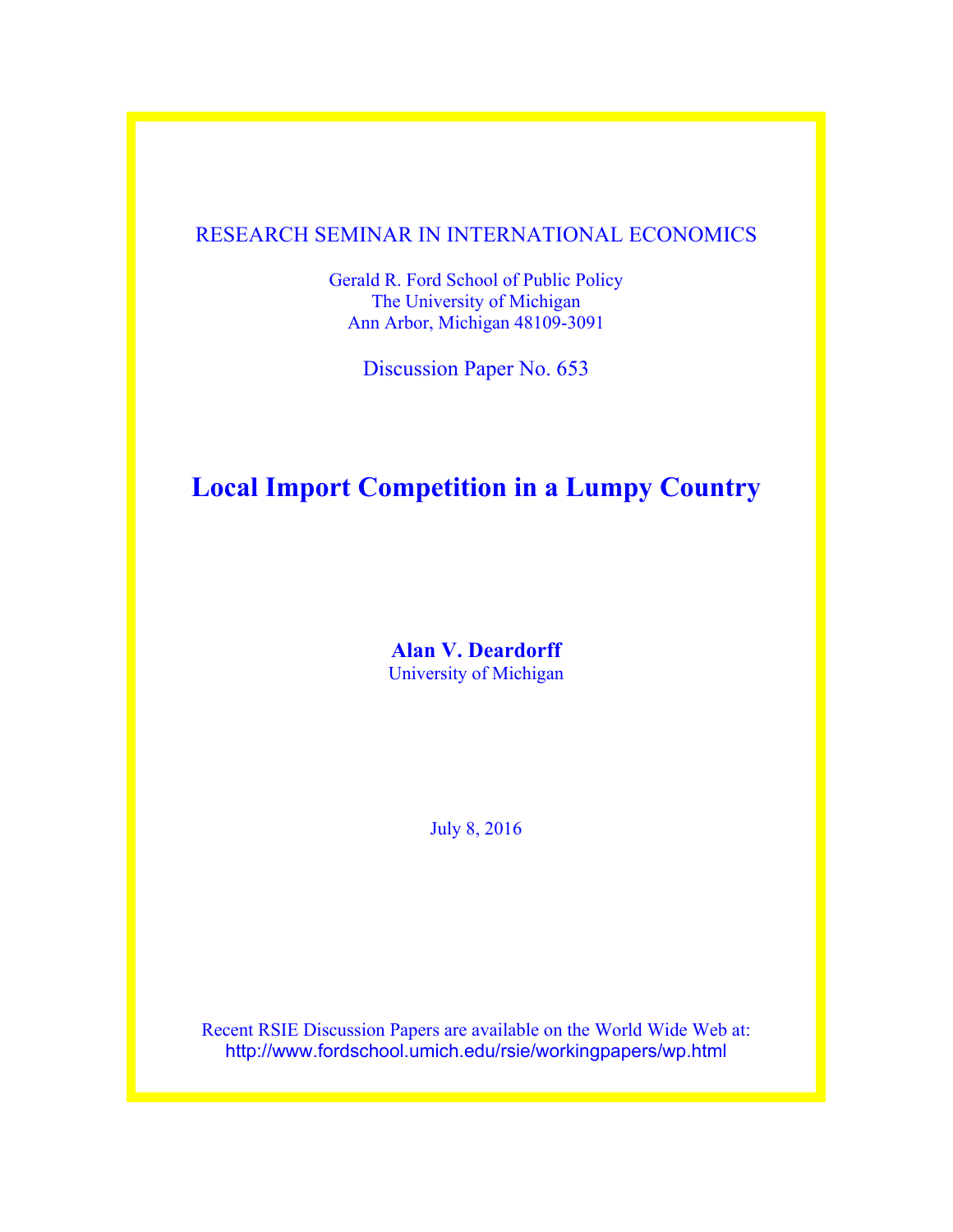# **Local Import Competition in a Lumpy Country**

**Alan V. Deardorff**

**The University of Michigan**

Paper prepared for a festschrift honoring Richard Brecher

July 8, 2016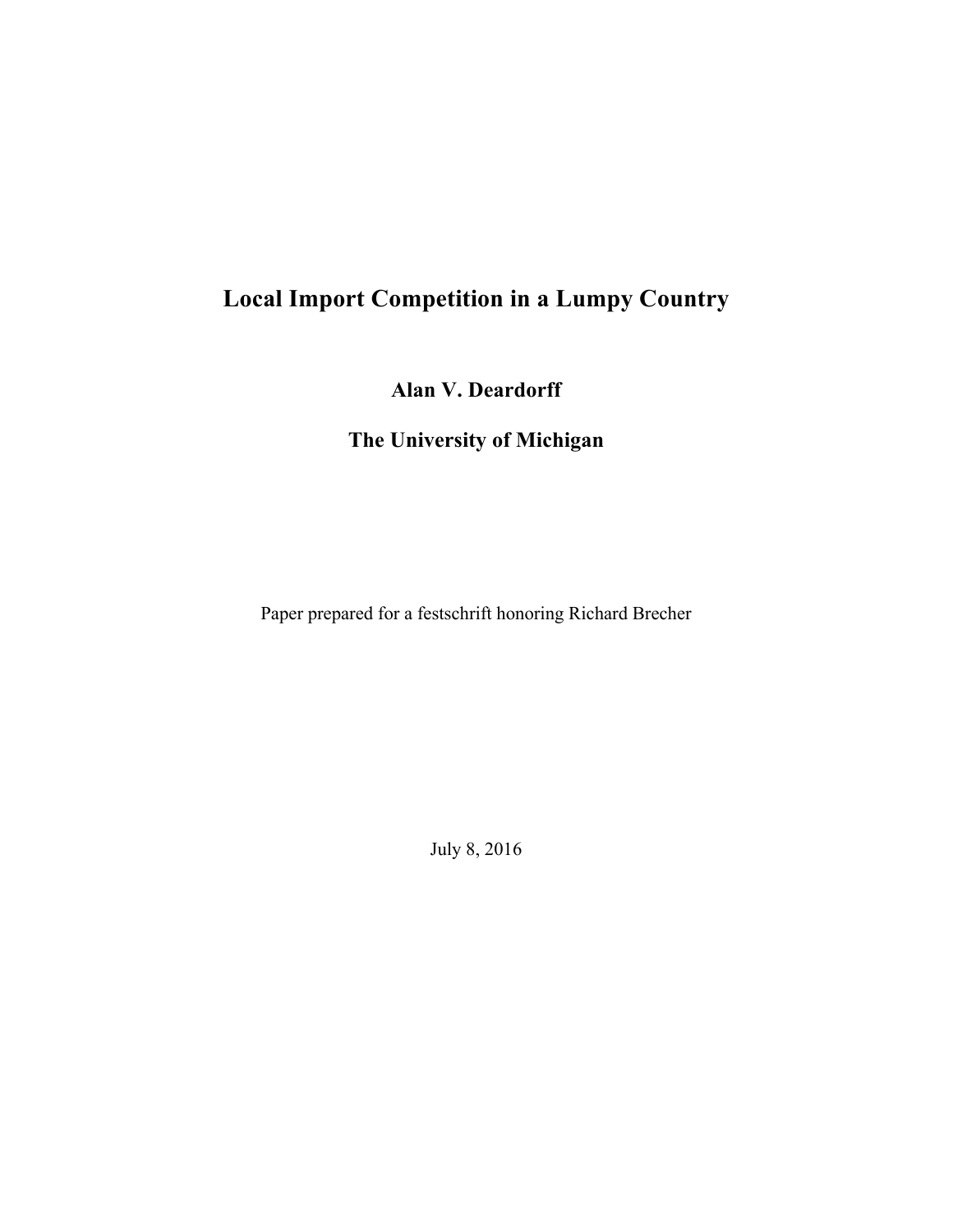## **ABSTRACT**

## **Local Import Competition in a Lumpy Country**

## **Alan V. Deardorff**

### **The University of Michigan**

This paper examines the effects of a fall in the price of an imported good in a region of a country that is specialized in producing that good. The context is a "lumpy country" model in which factors are unable to move between locations, although in this case I assume that only labor is immobile, and that the other factor, capital, is perfectly mobile between regions. With mobile capital, the lumpy-country equilibrium can be anywhere in the factor-price equalization set, but my focus is on a region that initially produces only one good, on the border of that set. When the price of that good falls due to import competition, it would be possible for both factors to reallocate partially into production of the other good, but I assume instead that some capital simply leaves the region, so that it continues to produce only the same good that it did before. The result of this is a fall in the real wage of labor, just as under Stolper-Samuelson assumptions. I then look at production also of a non-traded good, and find that the same import competition that cheapened the traded good also cheapens the nontraded good. The result is that the region shrinks, losing capital and producing less of both goods unless the substitution in favor of the nontraded good expands its consumption out of a smaller income.

**Keywords:** Import competition **Correspondence:** Lumpy country

**JEL Subject Code:** F1 Trade Ford School of Public Policy F11 Neoclassical Trade Models University of Michigan F2 Factor Movements Ann Arbor, MI 48109-3091

Alan V. Deardorff

Tel. 734-764-6817 Fax. 734-763-9181 E-mail: alandear@umich.edu http://www-personal.umich.edu/~alandear/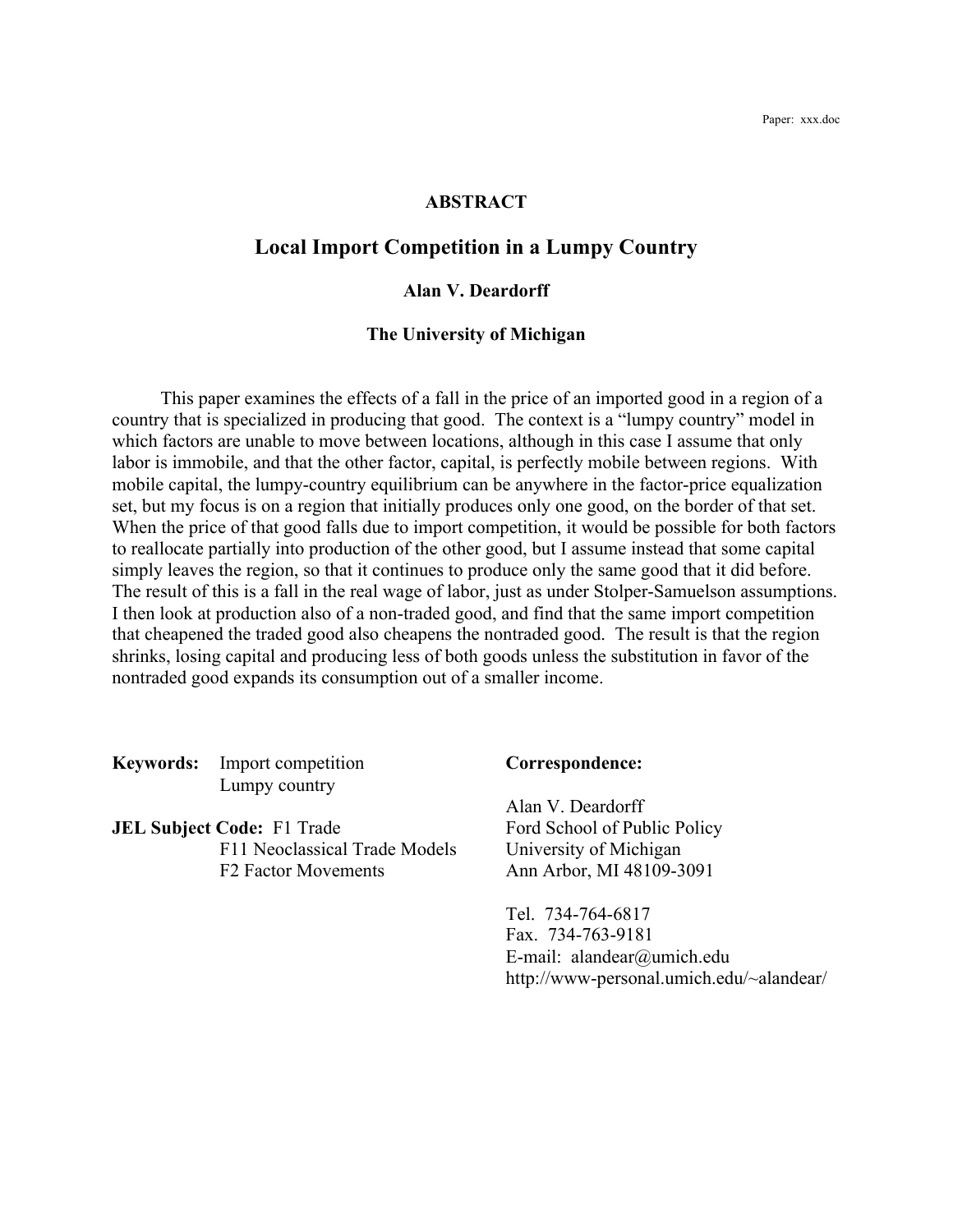## **Local Import Competition in a Lumpy Country\***

## **Alan V. Deardorff The University of Michigan**

Looking back at the research contributions of Richard Brecher, I see consistent attention to effects on labor.<sup>1</sup> This resonates readily with recent empirical contributions such as Autor, Dorn, and Hanson (2013) whose work has showed us that the effects of imports on local labor markets are more severe and longer lasting than many of us in the trade field might have thought, and hoped. This has prompted me, in this paper, to consider the effects of a fall in the price of imports on a location within a country where labor finds it difficult to move to another part of the country where demand for labor may be expanding.

Since labor immobility within a country may lead to regions of a country having different wages, I reconsider the framework of "lumpy countries" that Paul Courant and I wrote about some years ago, in Courant and Deardorff (1992, 1993). However, my focus here will be somewhat different, in that I will assume that it is only labor that is immobile, and I will let capital be perfectly mobile between both locations and industries. This mobility of capital is consistent with the capital being owned by people who are not local residents, so that part of the income generated within a locality will not be spent

 <sup>\*</sup> I have benefited over the years from reading the contributions of Richard Brecher, and I am pleased to be able to contribute this paper in his honor. I thank participants at the conference in Seattle in May for their comments.

<sup>&</sup>lt;sup>1</sup> See for example Brecher (1974), Brecher, Chen, and Choudhri (2002), and Brecher and Chen (2010).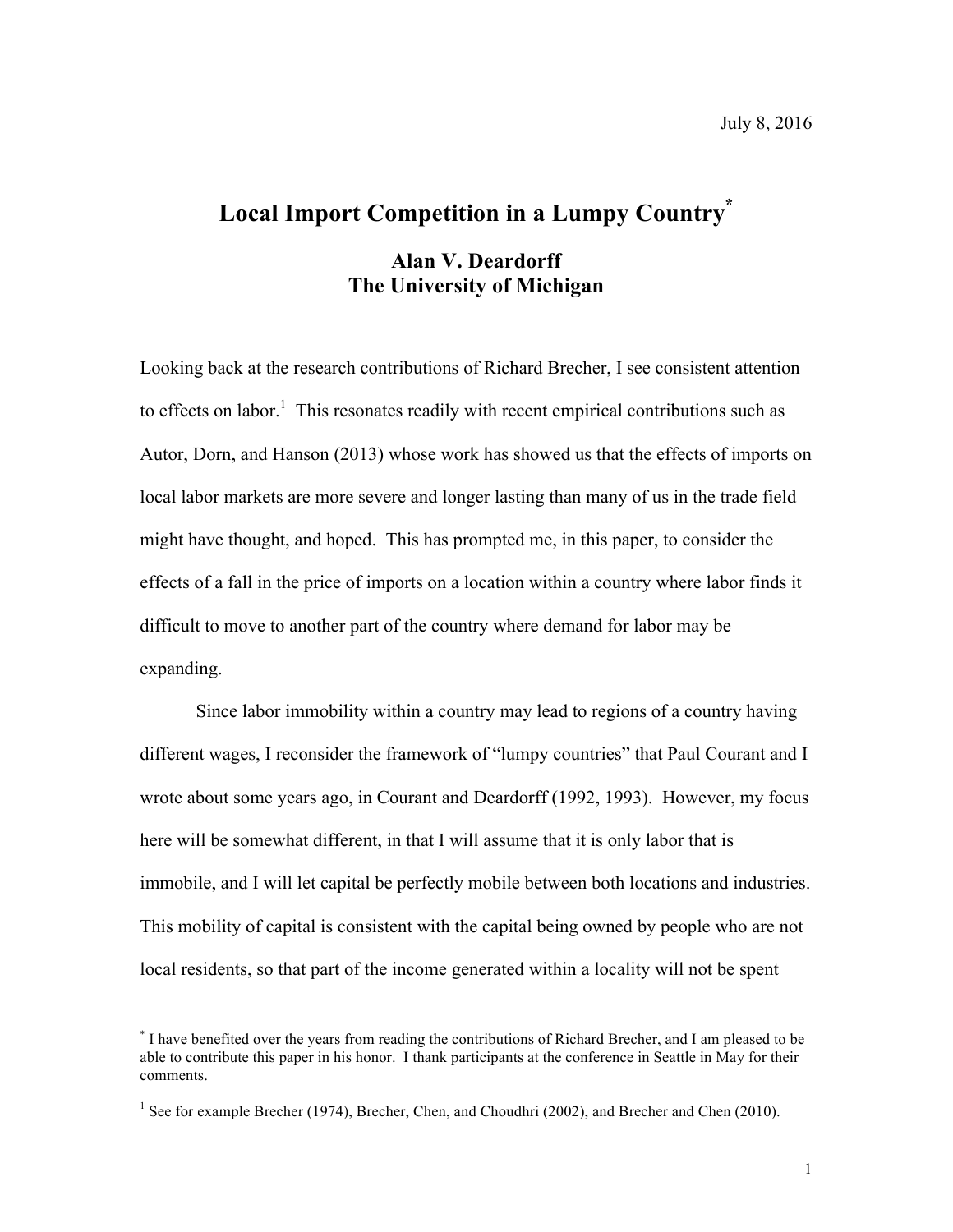there. This too is reminiscent of work that Richard Brecher has done on foreign-owned factors<sup>2</sup>, albeit mine may well be located elsewhere in the same country.

I will look first at factor allocations to two regions of a two-factor, two-sector economy, as in Courant and Deardorff (1992). There, however, the attention was on how the trade pattern of the country would depend on those allocations. Here my concern is with a small region that is initially specialized in producing only the labor-intensive good, and what will happen to it when the price of that good falls due to import competition.

Next I will focus only on such a region, but now allow it to produce a nontraded good in addition to the traded labor-intensive one. Import competition now has implications for the price of that nontraded good, the size of that implication depending on the relative factor intensity of the nontraded good relative to the traded one.

Finally, I will look briefly at what the overall economy of the small region will look like before and after the import competition. It is here that the assumption of foreign-owned capital plays a role, since any increased income of capital in the region is not spent there.

### *The Lumpy Country*

Figure 1 shows the allocations of two factors, *K* and *L*, to two regions, *A* and *B*, which they can in turn allocate to production in two tradable industries, labor-intensive *X* and capital-intensive *Y*. My assumption throughout will be that region *A* is very small compared to *B*, although I don't show it that way in Figure 1 for ease of seeing it. The country faces given prices for the goods,  $p_X$  and  $p_Y$ , on world markets and it levies no tariffs. Based on those prices, the usual mechanics of the Heckscher-Ohlin model

 $2$  See Brecher and Bhagwati (1981).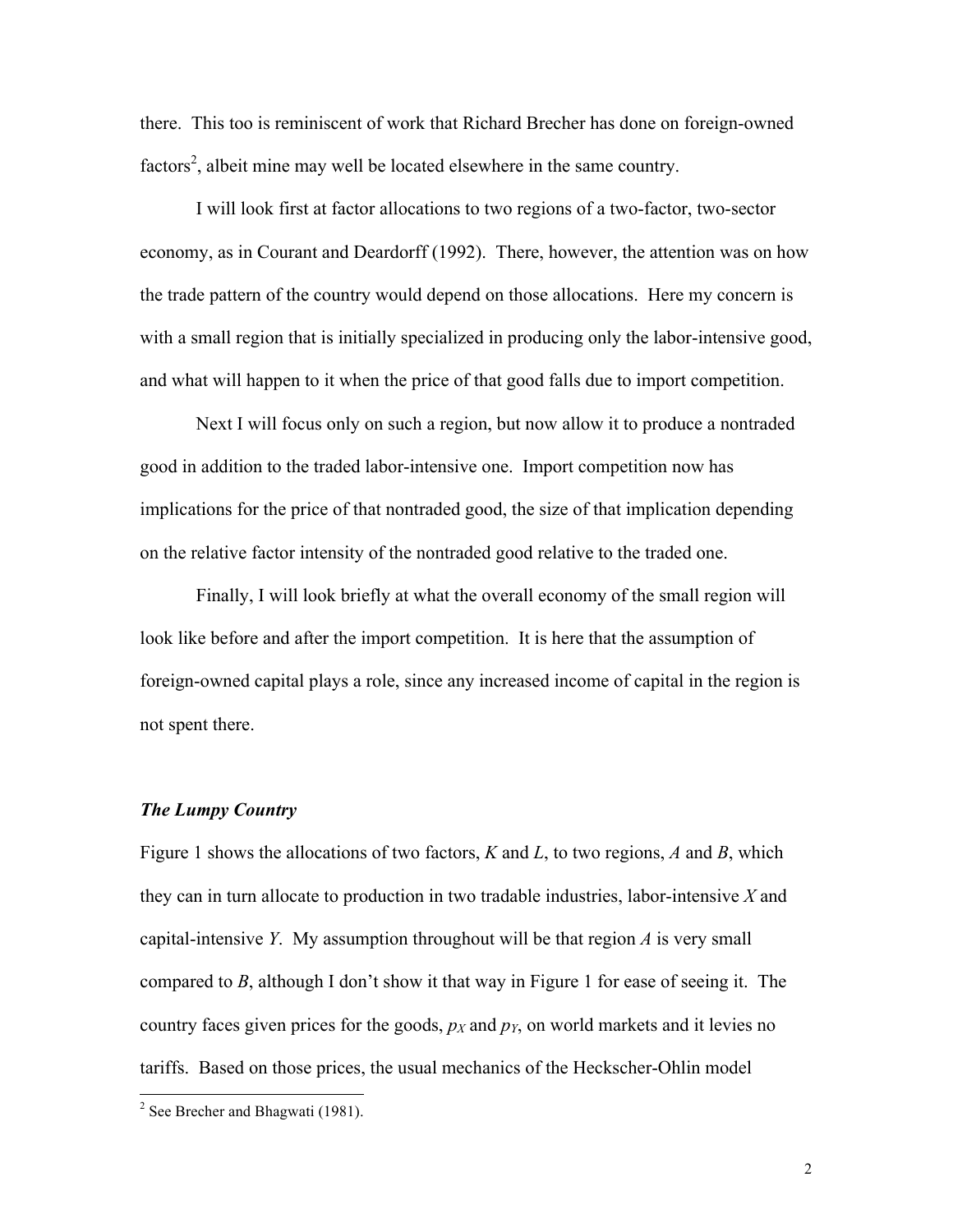(without factor-intensity reversals) leads to unique capital-labor ratios,  $k_X$  and  $k_Y$ , for the two industries if both goods are produced.

The box in the figure has dimensions equal to the country's total endowments of labor and capital. The allocations to Region *A* are measured from the lower left, and those to the larger region *B* from the upper right. The capital labor ratios  $k_X$  and  $k_Y$ , drawn from these two corners as shown, delineate the FPE parallelogram within which the two regions share the same prices of factors as each other and the world (if the world has these same technologies).

Suppose that Region *A* has the amount of labor shown as  $L^A$ . What it will do depends on its capital. If it has enough capital to lie within the FPE set, as at point  $E^2$ , then it will produce both goods using the factors shown as the two (green) dotted arrows. If instead it has enough less capital to lie outside the FPE set as at point  $E<sup>1</sup>$ , then it will produce only good *X* using the factors shown by the (red) dashed arrow. In this latter case it will not share the factor prices of Region *B*, but will have a higher rental on capital and a lower wage of labor, as could be seen by inserting appropriate isoquants for good *X*.

My assumption, however, will not be that Region *A*'s allocation of capital is fixed, only its allocation of labor. Thus, were it to somehow start at point  $E<sup>1</sup>$ , the higher rental on capital than in Region *B* would attract capital to relocate into *A* until rentals would be equalized. Thus my assumption from here on will be that Region *A* starts on the border of the FPE set, at  $E^0$ , sharing factor prices with Region *B* but producing only the labor-intensive good *X*. Note that the allocation of capital to Region A is otherwise indeterminate, as it could equally well host more capital than at  $E^0$ , and even have enough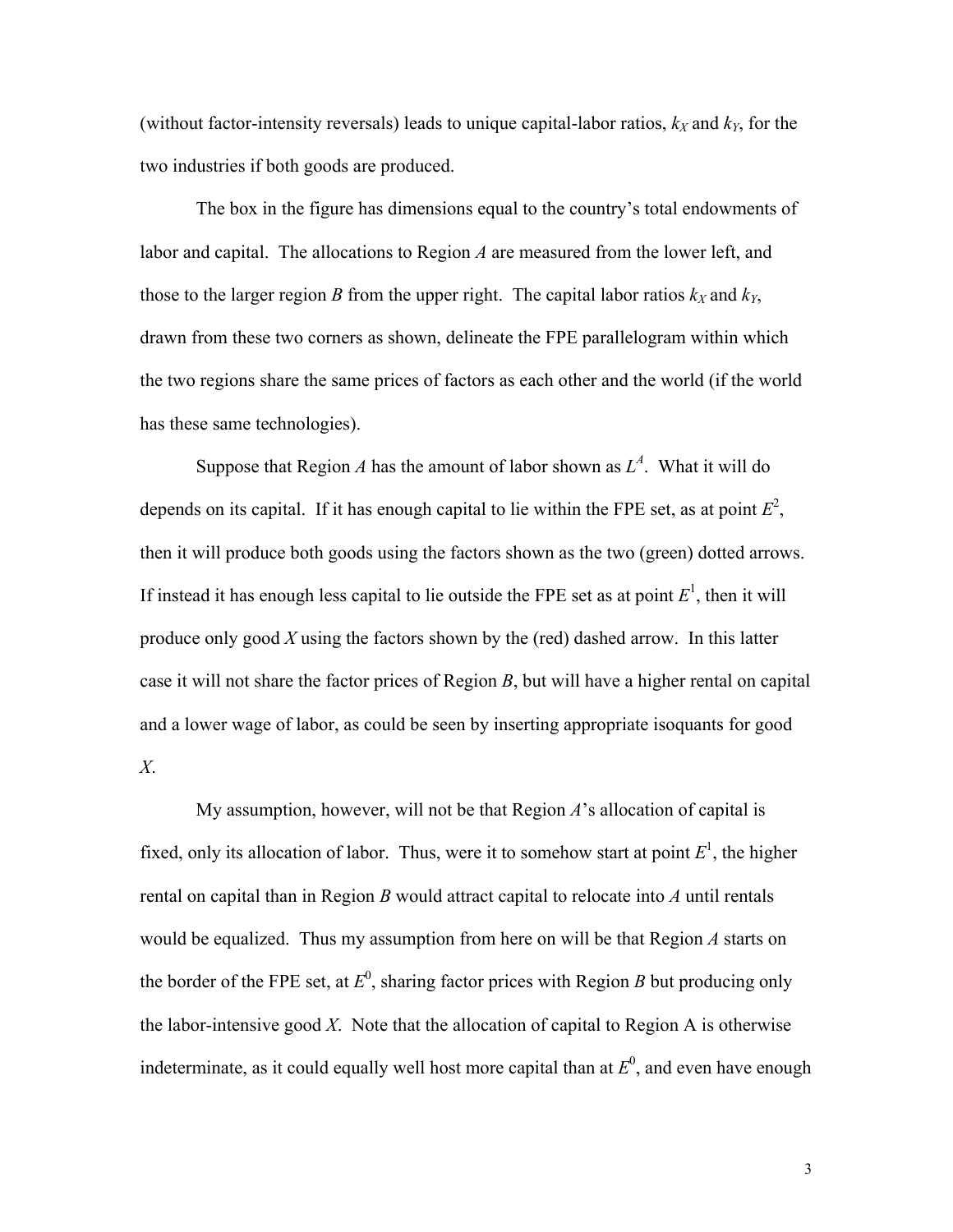to specialize completely in good *Y*. My interest, however, is in a region that specializes in the labor-intensive good, since that is the one for which I will consider increased import competition.

Increased import competition will enter the model through a fall in the exogenous price of the labor-intensive good, *X*. As usual in the Heckscher-Ohlin model and as is demonstrated with a Lerner Diagram in Figure 2, this fall in price will cause a change in the factor prices consistent with producing both goods. The rental price of capital will rise from  $r^0$  to  $r^1$  and the wage of labor will fall from  $w^0$  to  $w^1$ , the latter more than in proportion to the fall in price, as we know from Stolper and Samuelson (1939). This fall in the wage-rental ratio will reduce both  $k_X$  and  $k_Y$ , rotating their lines in Figure 2 clockwise. This rotation in Figure 1 would and reposition the FPE parallelogram. I will not draw all of that, since my concern is only with what happens to Region A, in the lower-left of the figure. This is shown in Figure 3.

The region starts with endowment  $E^0$ , producing only good *X*. The immediate effect, if capital does not move and does not change what it produces, is a fall in both the return to capital and the wage by the same percentage as the fall in price of good *X*. But this is not an equilibrium and cannot last.

Since we are now in the interior of the new FPE set, multiple equilibria are possible. One, shown by the (green) dotted arrows in Figure 3, is for both labor and capital in Region *A* to move out of industry *X* and into industry *Y*. Another is for capital to leave Region *A* completely and move elsewhere. I am formally allowing it to move only to Region *B*, but it could just as well move out of the country. In either case, all of Region *A*'s labor would then continue to be employed in industry *X*, but with less capital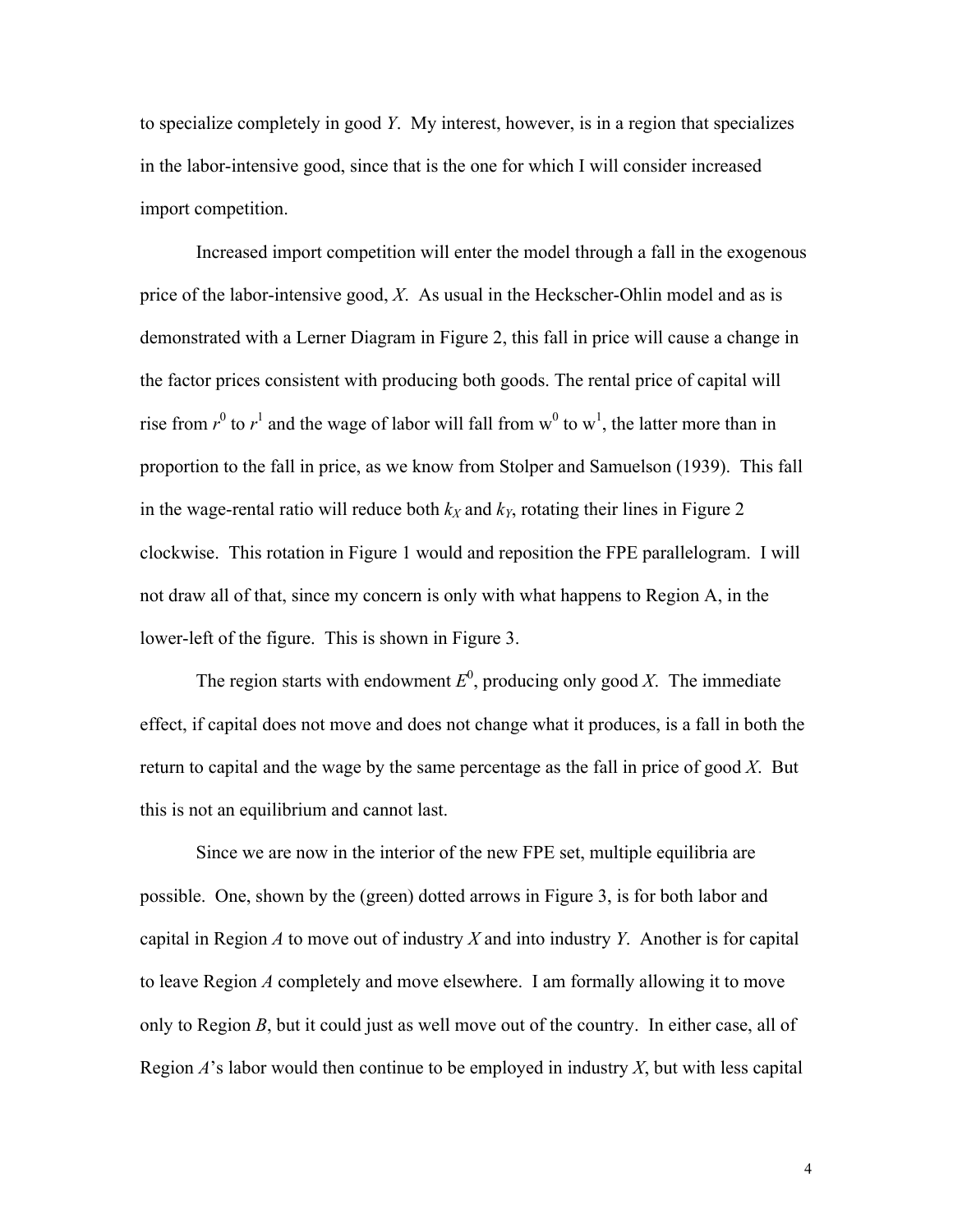to work with it would produce less. This is shown by the (red) dashed arrow in Figure 3. Note that in either case, the wage of labor falls further, to that predicted by Stolper-Samuelson in Figure 2.

Another possibility that one might consider would be that downward wage rigidity prevents the wage from falling at all, as Richard Brecher has explored in several papers. I will leave that to him to consider if he wishes.

Which of the two possibilities occurs – the allocation to Region A staying at  $E^0$ and both factors transitioning to industry *Y*, or capital leaving Region *A* so that the allocation moves to  $E<sup>1</sup>$  – this model cannot tell us, as both (and more) lie within the range of indeterminacy. But stepping outside the model, I would say that the second is more likely. If one were to expand the model to include costs of moving from one equilibrium to another, it seems likely that these costs, even if very small, would favor the capital outflow.

This, then, is what I will say that the lumpy country model predicts for the effects of increased competition from imports of the labor-intensive good. Those localities within the country that have specialized in producing the labor-intensive good will continue to do so, but their wages will fall and a portion of their capital will depart. This is a new equilibrium that need not ever be reversed if the price change is sustained.

## *Adding a Nontraded Good*

Let me now assume that in addition to traded goods *X* and *Y*, there is a third nontraded good *Z*, also produced from capital and labor. I will continue to assume that capital is freely mobile between Region *A* and the rest of the country and perhaps the world, and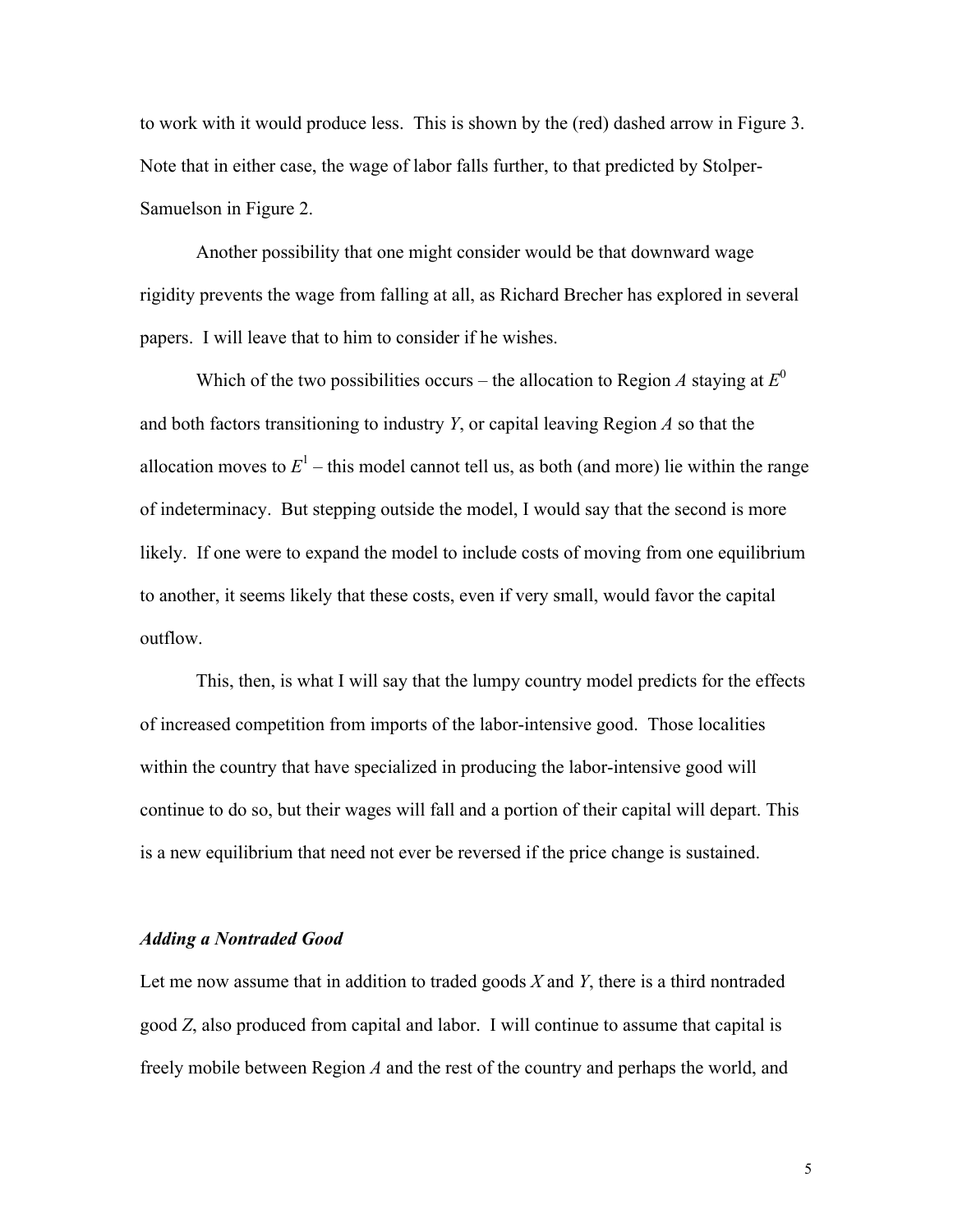that it is owned outside of Region *A*. For the reasons already discussed, Region *A* does not produce traded good *Y*, but only *X* and *Z*.

Figure 4 uses a Lerner diagram to show the determination of Region *A*'s wage and also its price of good *Z*. Given to the region are both the price of good *X*,  $p_X^0$ , and the rental price of capital, *r*. The latter determines the vertical intercept of the initial unit isocost line, as shown. The price of *X* determines the *X* industry's unit-value isoquant,  $X=1/p_X^0$ , to which the unit isocost line must be tangent. This then determines the equilibrium initial wage,  $w^0$ , the reciprocal of which is shown as the horizontal intercept of the unit isocost line. Finally, since good *Z* is not traded, its price must adjust so that a unit value of it costs one unit, and therefore its unit-value isoquant,  $Z=1/p_Z^0$ , must be tangent to the unit isocost line.

Now suppose that the price of good X falls to  $p_X^1 < p_X^0$ . This shifts the unit-value isoquant of *X* radially out from the origin by the percentage change in the price, to  $X=1/p_X^1$ , shown as a (red) dashed curve. Because of capital mobility, there can be no change in *r*, so the unit isocost line must rotate counter-clockwise around its vertical intercept until it is tangent to the new unit-value isoquant. This, then determines the new equilibrium wage,  $w^1$ , shown by the new horizontal intercept,  $1/w^1$ . This has moved to the right by a larger percentage than the outward shift of the *X* isoquant, implying that the wage has fallen more than the price and that therefore the real wage of labor in terms of both *X* and *Y* has fallen, as we know from Stolper-Samuelson.

With this fall in the wage, the price of the nontraded good must also fall, and that is found by shifting the unit-value isoquant of good *Z* also radially outward until it is tangent to the new isocost line. As drawn in Figure 4, the nontraded good is even more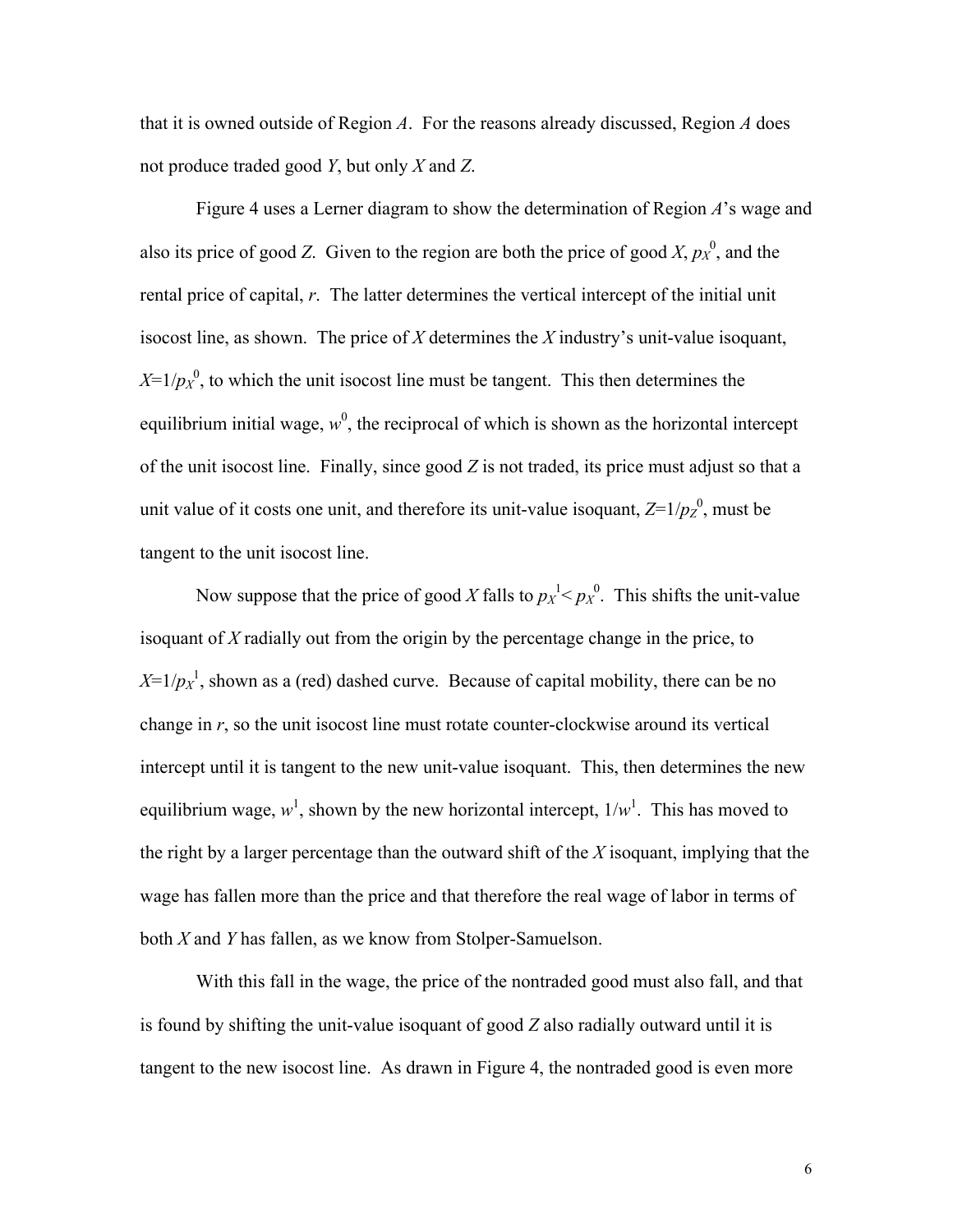labor-intensive than *X*, and therefore its price falls by more than  $p<sub>X</sub>$ . In fact there may be many nontraded goods, some less and some more labor intensive than *X*. In that case, while all of their prices will fall, those less labor-intensive will fall by less than did  $p_X$ . Note that even the most labor-intensive possible nontraded good cannot fall in price by more than the wage, and therefore it remains the case that the real wage of labor has fallen in terms of all goods.

The conclusion from all of this, then, is that if a region is specialized in a single traded good, and if capital but not labor is mobile with the rest of the country, then increased import competition in that traded good will cause not only its price to fall but also the prices of all the nontraded goods (many of which of course are services) in the region as well. And labor, even if it remains employed as this model assumes, is worse off throughout.

### *Consumption*

Figure 5 shows the consumption possibilities of the region before and (in dashed-red) after the fall in price of good *X*. Consumption possibilities here are not anchored by a production possibility curve in the usual way, since production is constrained not by a quantity of capital but by the price that must be paid for it in units of traded good *Y*. Rather than attempt to plot production possibilities under this assumption, I go directly to consumption, which is determined by the income of labor and what it will buy of each good. Thus the *X*, *Y*, and *Z* intercepts of workers' initial budget plane are  $w^0 L / p_X^0$ ,  $w^0L/p_Y^0$ , and  $w^0L/p_Z^0$ , as shown at the points marked *α*, *β*, and *γ* respectively in Figure 5.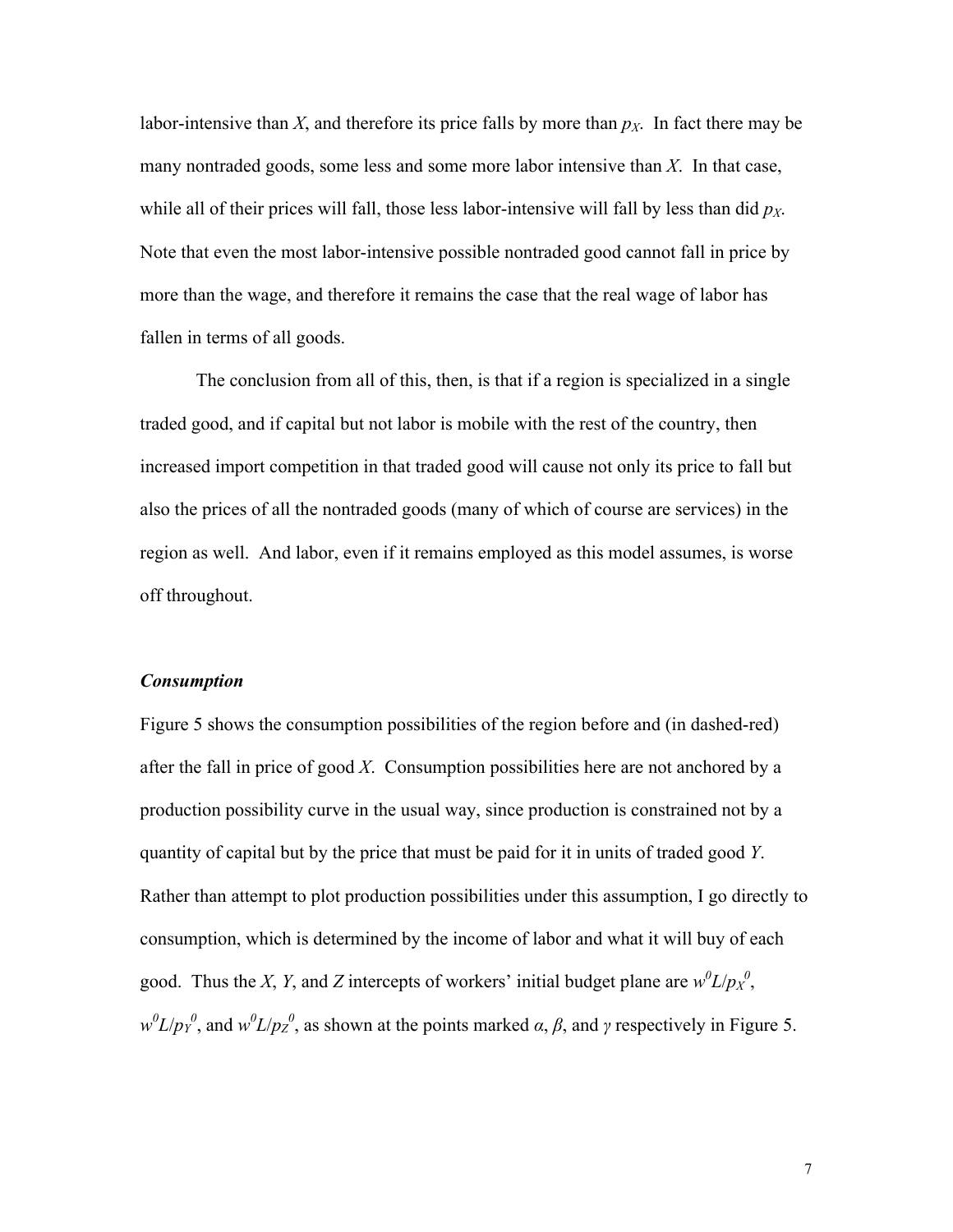As already seen, the effect of increased import competition that lowers the price of good X is to cause an even larger fall in the wage, to  $w<sup>1</sup>$ , and a fall also in the price of nontraded good *Z* that may be larger or smaller than the drop in  $p<sub>X</sub>$  depending on the relative labor intensities of *X* and *Z*, but that is in any case smaller than the drop in *w*. Thus all three intercepts of the budget plane move in toward the origin, that on the *Y* axis by the full amount of the drop in *w* since  $p_Y$  has not changed, and by less than that along the *X* and *Z* axes.

In general, if all three goods are consumed, the preferences would appear as a family of indifference surfaces in 3-dimensional space. However, consistent with the assumption that this small region of the country specializes completely in producing a good mostly for export, it seems reasonable to go a step further and assume that it does not consume good *X* at all. In that case we can use two-dimensional indifference curves to indicate consumption, and that's what I show in Figure 5. Consumption moves from  $C^0$  to  $C^1$ , responding to the fact that the non-traded good falls in price by less than the wage to prompt some substitution towards it in consumption. If that substitution were strong enough, consumption of the nontraded good *Z* could rise, though that is not shown in the figure.

One might also ask how much the region produces and trades before and after the price change. This is harder to see than one might have thought, since in addition to exporting an amount of good *X* in exchange for what it consumes of *Y*, it must also produce additional *X* with which to pay the rental on the capital that is owned outside the region and is used to produce both *X* and *Z*. How much of that is needed is not clear in Figure 5; suffice to say that production will lie somewhere in the *X-Z* plane on a line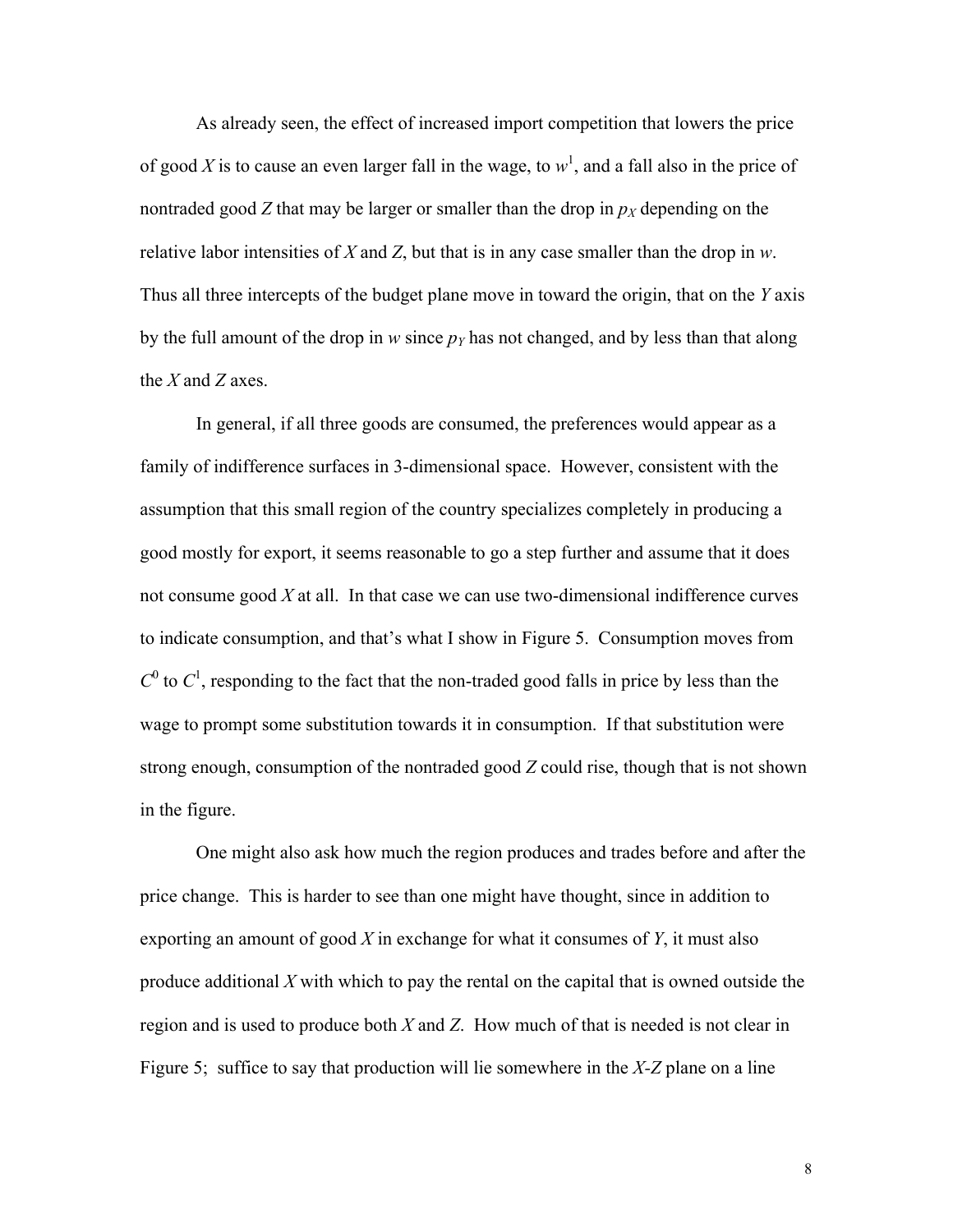parallel to the *X* axis from the foot of the perpendicular from the consumption point, as shown by the two dotted lines. The hollow unlabeled dots show the amounts of *X* needed to pay for imports of *Y*. The production points  $P^0$  and  $P^1$  lie therefore below and to the left of these on the dotted lines That is, production will be on these lines somewhere to the left of where they cross the budget plane.

The main conclusion from all of this is simply that the import competition makes the region smaller in all respects. It is not just the import-competing industry that suffers in a region that is hit by import competition. The non-traded sector is also likely to shrink, unless the substitution effect of its lower relative price outweighs the drop in the wage.

## *Conclusion*

This exercise has sought to work out the effects of an increase in import competition in a region of a country that is specialized in producing a good for export, under the assumption that labor is unable or unwilling to leave the region but that capital, owned outside the region, is free to relocate. Although the lumpy country model allows in general for departures from factor-price equalization, the assumption here of capital mobility prevents that. As a result, the main effect on the region's labor is the same as predicted by the Stolper-Samuelson theorem: the wage falls in real terms.

The model identified an indeterminacy in the equilibrium under these assumptions, to the extent that capital and labor might be able to change industries rather than locations. But assuming instead that all adjustment takes the form of capital departing the impacted region, we find that import competition does indeed cause such a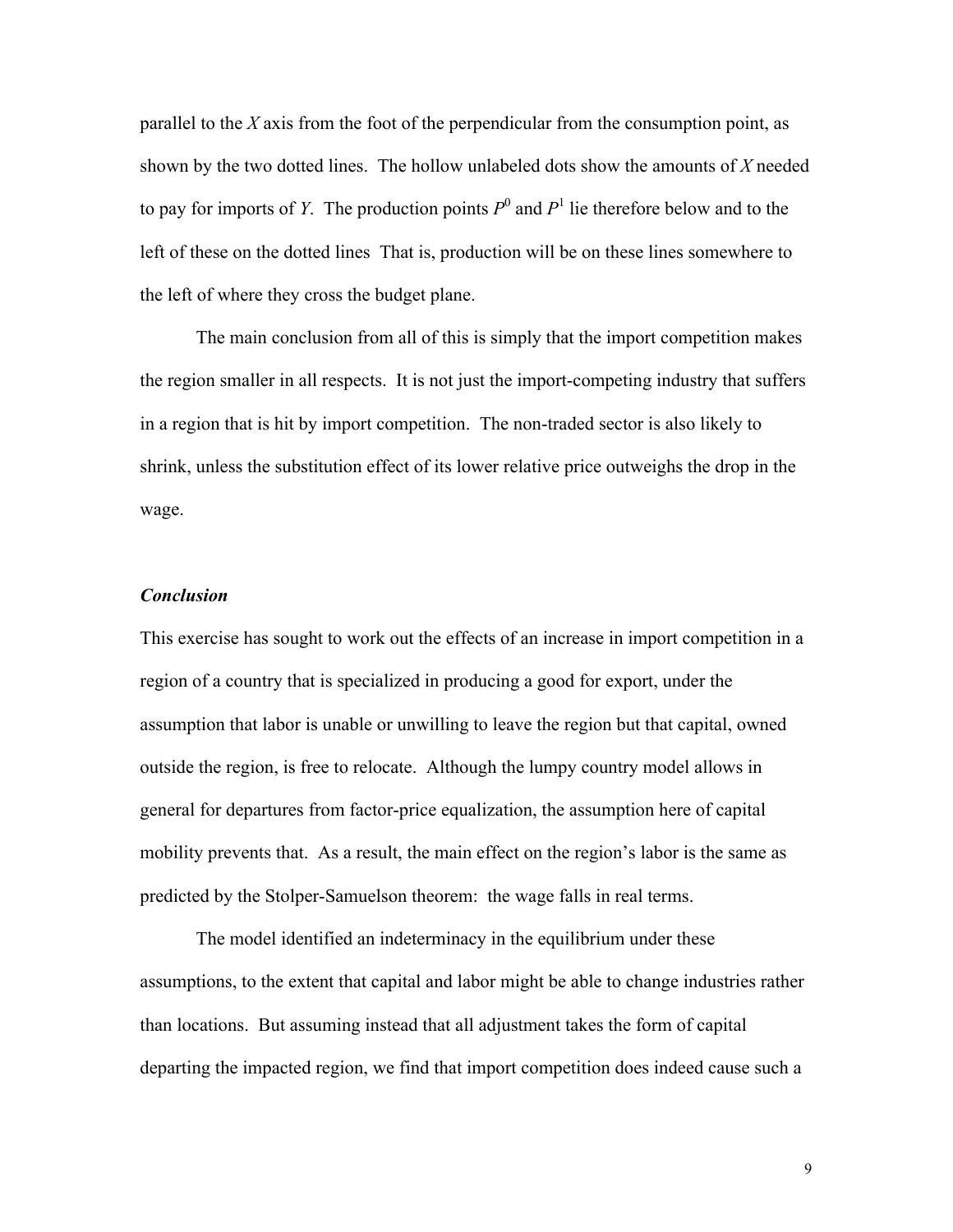capital outflow. This matters not only for the directly impacted tradable-good industry, but also for whatever nontraded production takes place in the region. That sector also experiences a fall in price and, unless substitution in its favor outweighs the reduced wages of its customers, a shrinkage in size.

## *References*

- Autor, David H., David Dorn, and Gordon H. Hanson. 2013. "The China Syndrome: Local Labor Market Effects of Import Competition in the United States," *American Economic Review* 106(6), October, pp. 212-2168.
- Brecher, Richard A. 1974. "Minimum Wage Rates and the Pure Theory of International Trade," *Quarterly Journal of Economics* 88(1), February, pp. 98-116.
- Brecher, Richard A. and Jagdish Bhagwati. 1981. "Foreign Ownership and the Theory of Trade and Welfare, *Journal of Political Economy* 89(3), June, pp. 497-511.
- Brecher, Richard A. and Zhiqi Chen. 2010. "Unemployment of Skilled and Unskilled Labor in an Open Economy: International Trade, Migration, and Outsourcing," *Review of International Economics* 18(5), November, pp. 990-1000.
- Brecher, Richard A., Zhiqi Chen, and Ehsan U. Choudhri. 2002. "Unemployment and Growth in the Long Run: An Efficiency Wage Model with Optimal Savings," *International Economic Review* 43(3), August, pp. 875-894.
- Courant, Paul N. and Alan V. Deardorff. 1993. "Amenities, Nontraded Goods, and the Trade of Lumpy Countries," *Journal of Urban Economics* 34, pp. 299-317.
- Courant, Paul N. and Alan V. Deardorff. 1992. "International Trade with Lumpy Countries," *Journal of Political Economy* 100, February, pp. 198-210.
- Stolper, Wolfgang and Paul A. Samuelson. 1941. "Protection and Real Wages," *Review of Economic Studies* 9(1), November, pp. 58-73.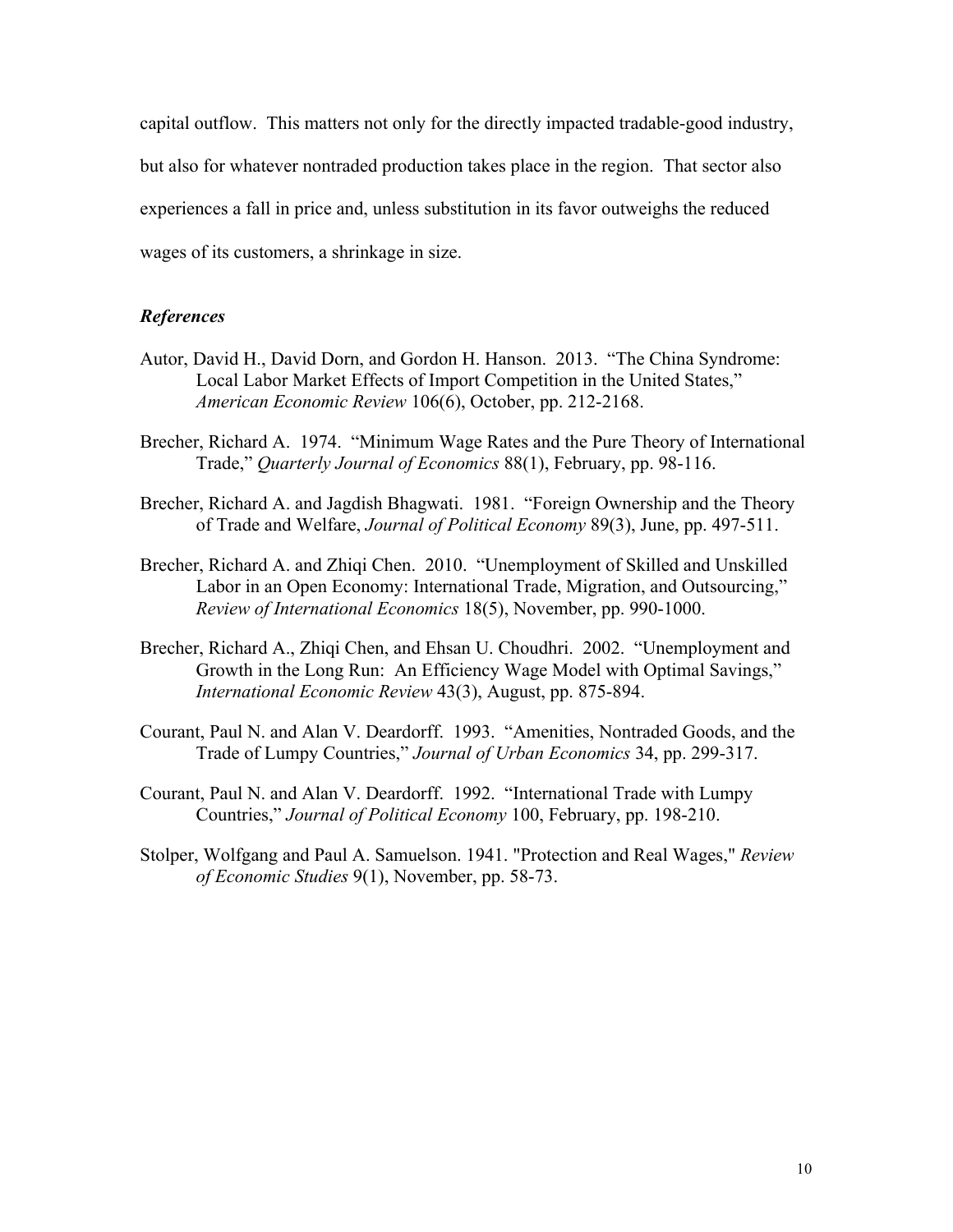Figure 1 Factor allocations in a lumpy country

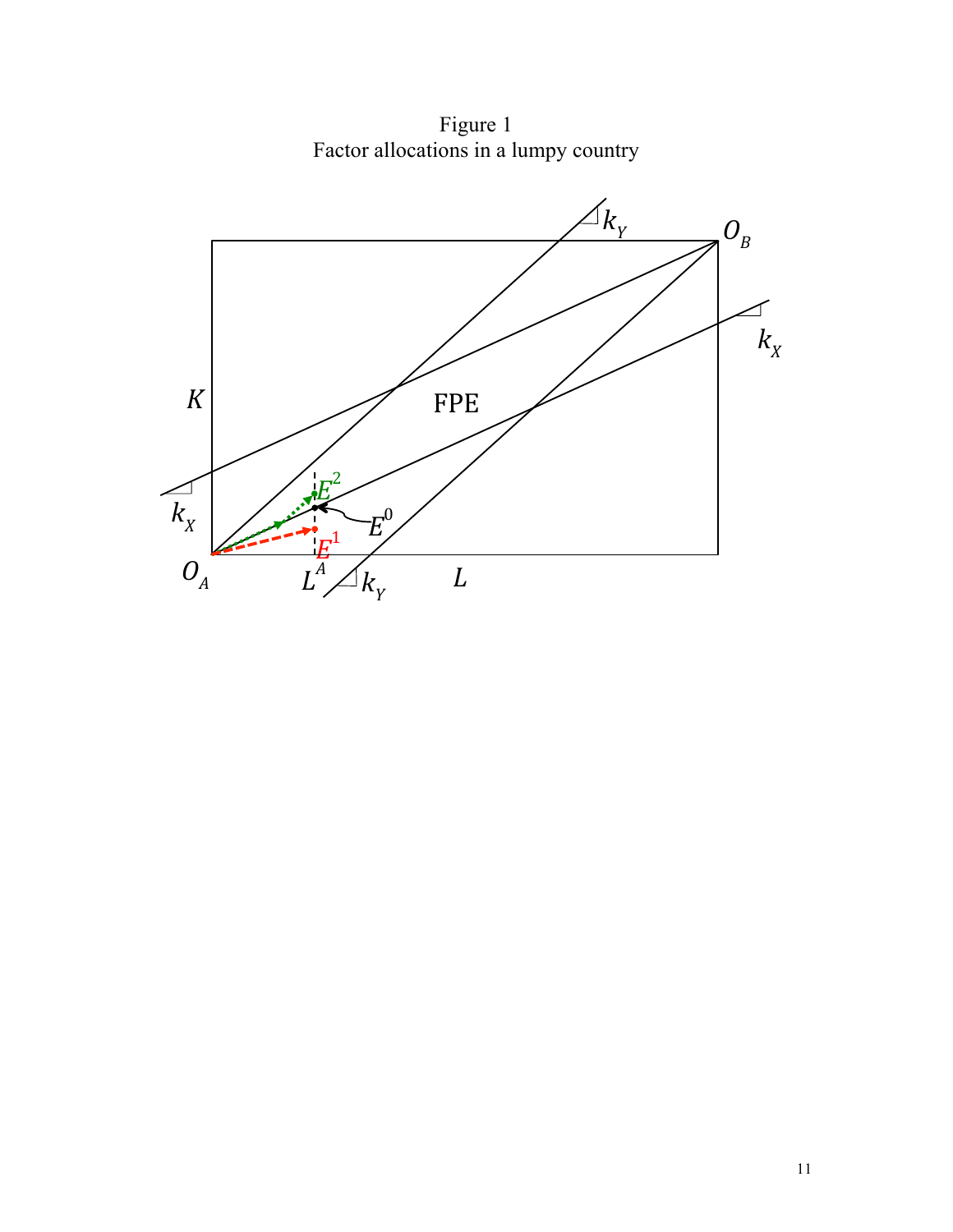Figure 2 Fall in Price of Good *X* in Lerner Diagram

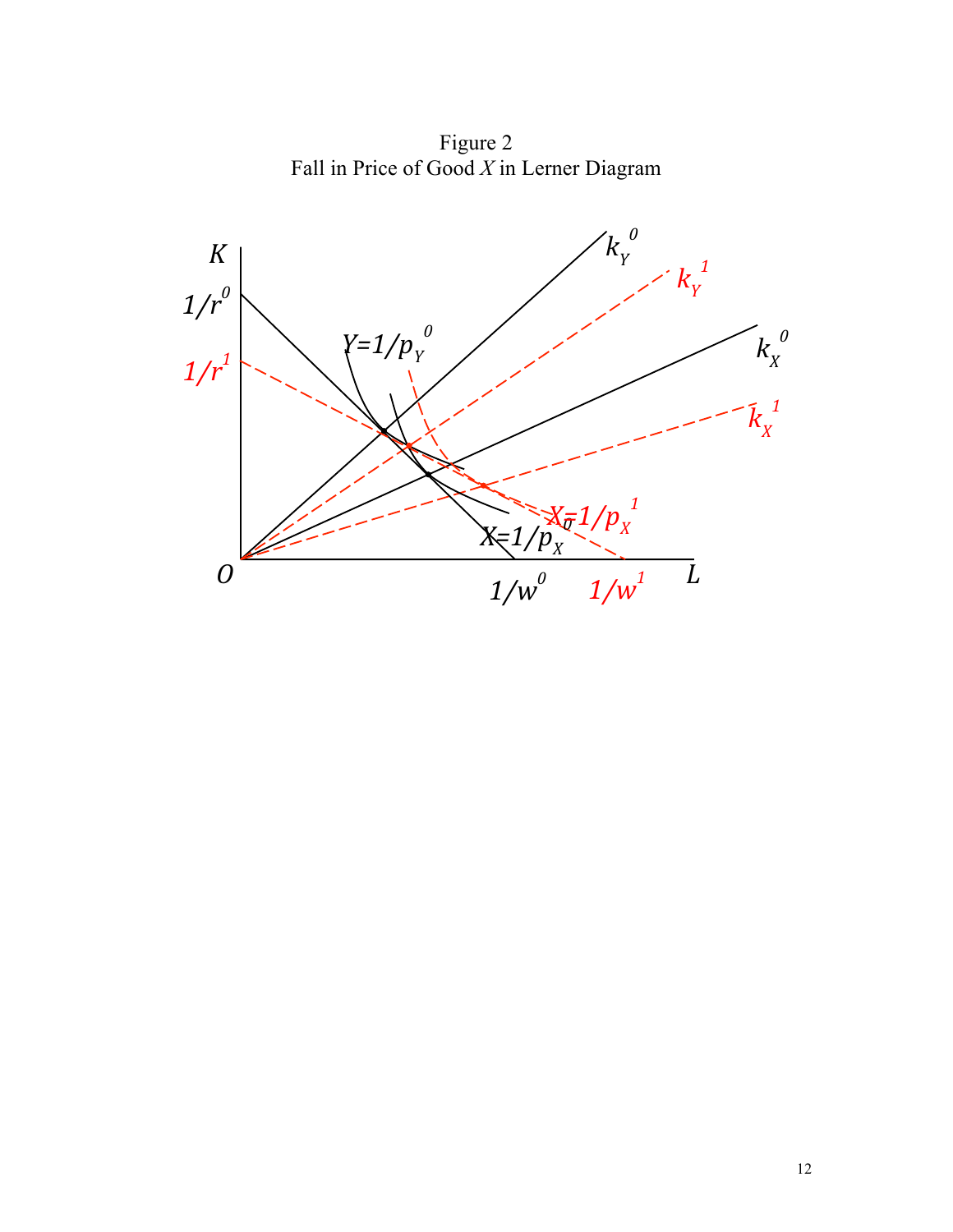Figure 3 Effects of a Fall in Price of Good *X*

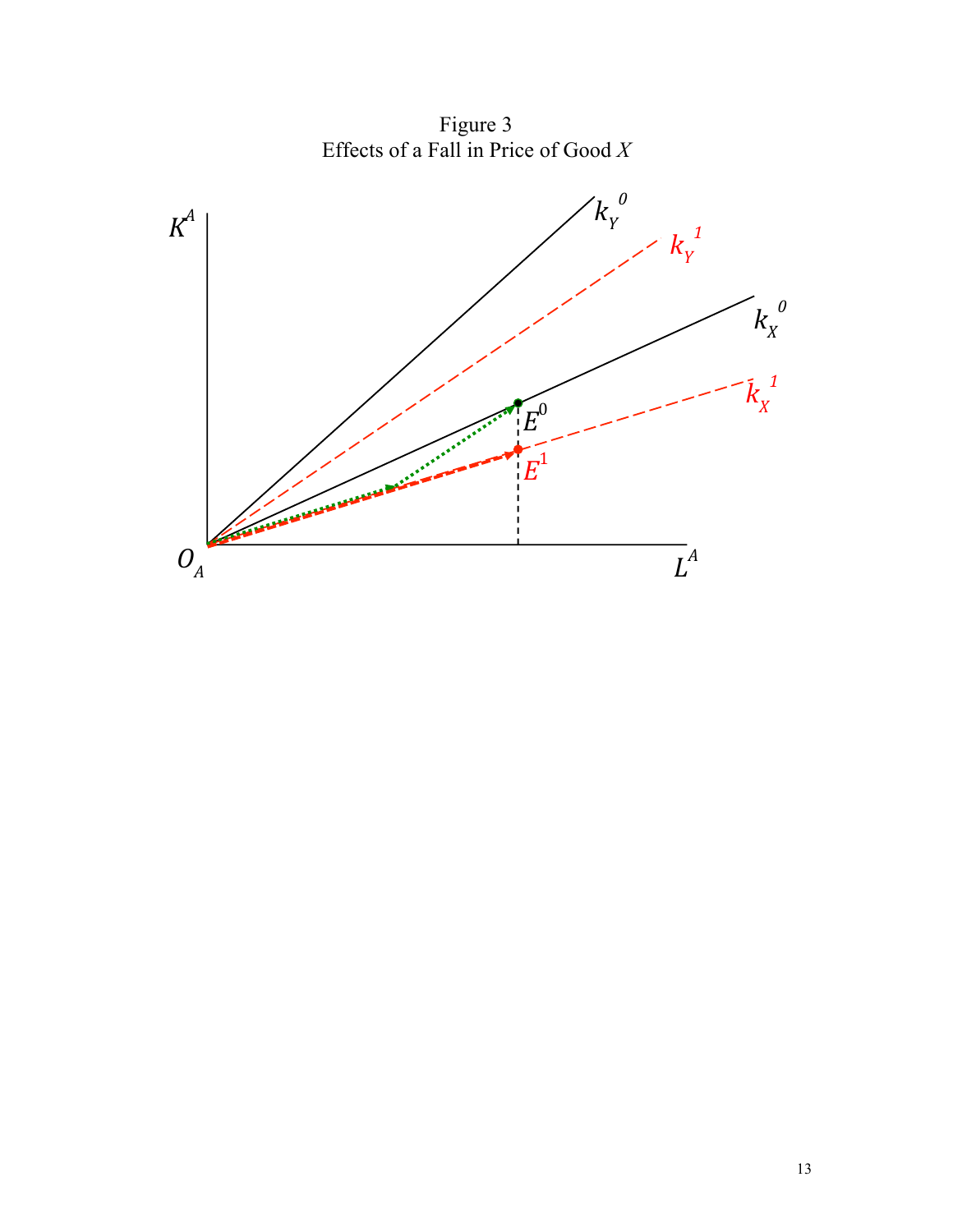Figure 4 Effects on Wage and Price of Nontraded Good, *Z*